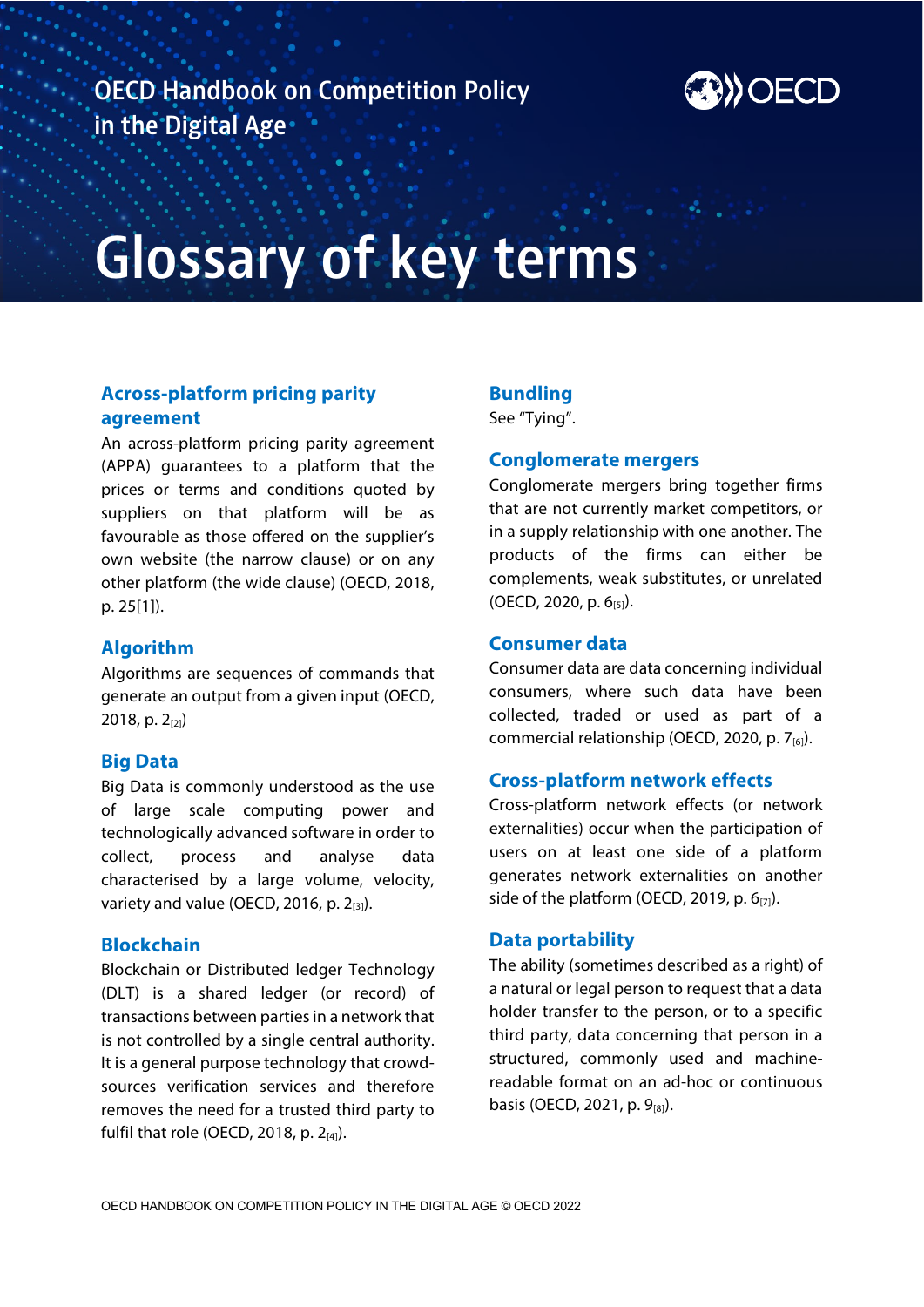#### **Digital economy**

The Digital Economy incorporates all economic activity reliant on, or significantly enhanced by the use of digital inputs, including digital technologies, digital infrastructure, digital services and data. It refers to all producers and consumers, including government, that are utilising these digital inputs in their economic activities (OECD, 2020, p. 5[9]).

#### **Digital markets**

Markets within the digital economy, sometimes also referred to as digital platform markets.

#### **Disruptive innovations**

Disruptive innovations have the potential to drastically alter markets and their functioning. They not only involve a new product or process, but can also involve the emergence of a new business model (OECD, 2017, p. 2 $_{[10]}$ ).

## **Dual pricing policies**

In the context of e-commerce, dual pricing involves a manufacturer charging different wholesale prices for products depending upon whether these are sold through offline or online sales channels (OECD, 2018, p.  $21_{[1]}$ ).

#### **E-commerce**

E-commerce is the sale of goods, services and digital content distribution over the internet to retail customers, as well as other activities such as online advertising (OECD, 2018, p.  $2_{[11]}$ ).

#### **Envelopment**

Envelopment refers to a strategy by a platform with dominance in one market to enter another platform market (whether the platforms are complements, substitutes, or unrelated) by bundling or tying the two platform products. As a result of network effects (from the dominant platform's existing user base) and economies of scope (due to shared technology and data), the competing platforms in the second market would be unable to compete (OECD, 2020, pp. 26-27 $_{[5]}$ ).

#### **Exclusionary abuses**

Exclusionary abuses arise when a firm with market power uses certain strategies to push competitors out of the market in question and prevent new entry (OECD, 2020, p.  $24_{[12]}$ ).

#### **Explicit collusion**

Explicit collusion refers to anti-competitive conducts that are maintained with explicit agreements, whether they are written or oral. The most direct way for firms to achieve an explicit collusive outcome is to interact directly and agree on the optimal level of price or output (OECD, 2017, p. 19 $_{[13]}$ ).

#### **Exploitative abuses**

Exploitative abuses refer to situations in which a firm uses its market power to impose unfair prices or other conditions on purchasers (OECD, 2020, p. 50 $_{[12]}$ ).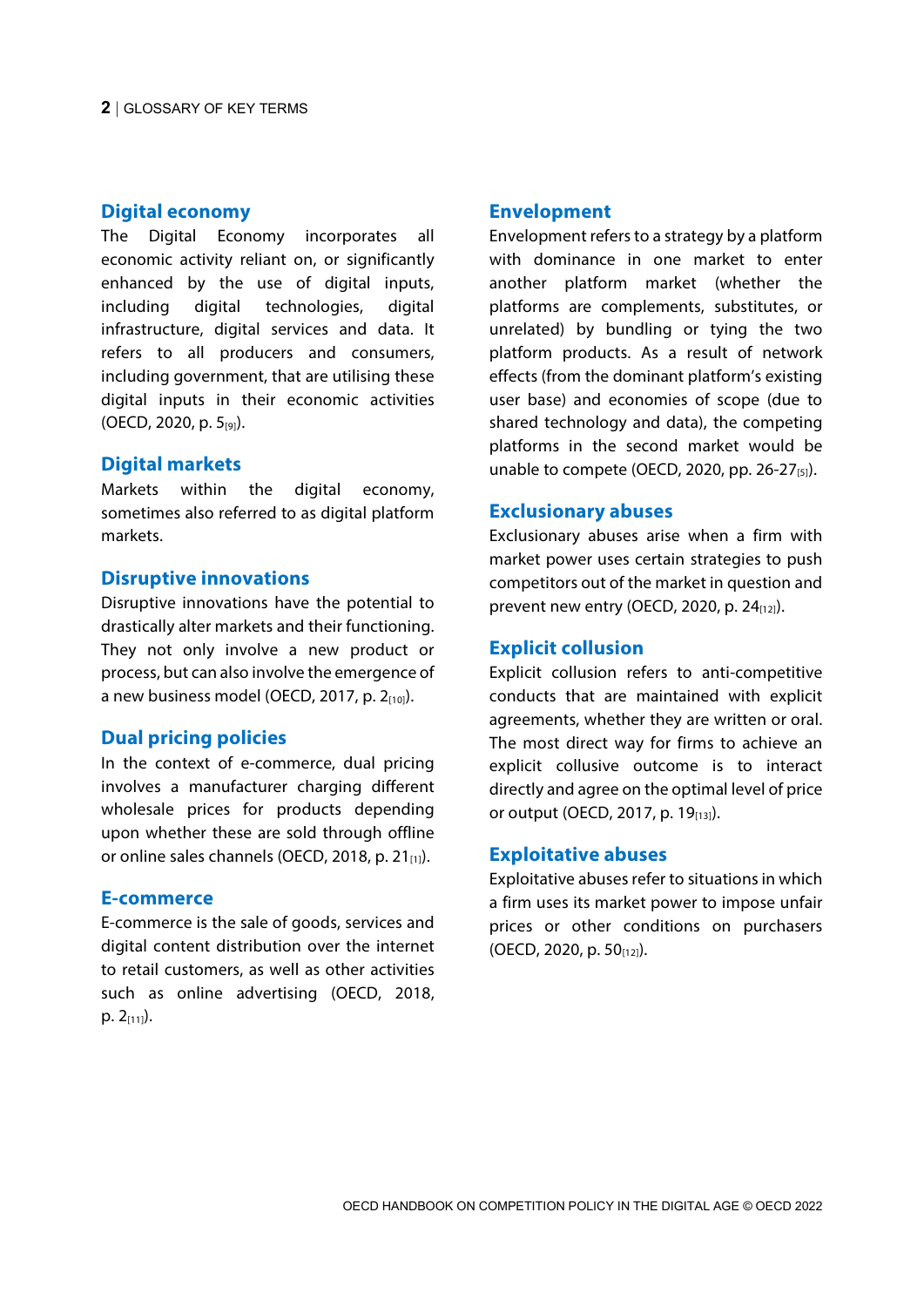## **Feedback loops**

Feedback loops in digital markets are selfreinforcing processes in which a change to the conditions on one side of the market are amplified, due to data collection or network effects. For example, if an online platform uses data generated by its users' activities to improve its service, it will be able to increase consumer value and thus demand. It may also sell data to third parties, or use the data to better target advertisers, thus improving its revenues. Because these revenues can be invested in further improvements in service quality, demand may rise even further. Thus, an initial user base can generate a selfreinforcing cycle of improvements that cause the user base to increase further, continuing the cycle. This cycle is one of the reasons why concentration may be higher in digital platform markets (OECD, 2016, p. 10[14]; OECD,  $2019_{[7]}$ ).

## **FRAND**

Fair, reasonable, and non-discriminatory terms. The concept is typically used as regards the licencing of standard essential patents, i.e. patents that standard setting organisations (SSOs) have accepted as being essential to the operation of technical standards. To prevent patent holders from exploiting the market power derived from owning a patent essential to the operation of a widely used technical standards, SSOs require members to make an ex ante commitment that if any technologies on which they hold patents or pending patents are included in the SSO's standard, they will license those technologies on FRAND terms. (OECD, Competition, Patents and Innovation II, 2009).

## **GUPPI**

Gross upward pricing pressure index, used to assess the potential for a post-merger firm to profitably increase prices due to a loss of competitive pressure. Unlike the UPP (upward pricing pressure test), the GUPPI does not take into account cost efficiencies generated by a merger (OECD, 2019, p. 22<sub>[15]</sub>).

## **Hub-and spoke arrangements**

Hub-and-spoke arrangements are agreements between competitors in one market (the spokes) co-ordinated by vertically related intermediaries (the hub), mostly through information exchanges (OECD, 2019, p.  $2_{[16]}$ ).

## **Interoperability**

Interoperability refers to the ability of different digital services to work together and communicate with one another (OECD, 2021,  $p. 12_{[17]}$ ).

## **Line of business restrictions**

Line of business restrictions (LOBRs) are antitrust remedies or regulatory restrictions that limit the activities that a firm can undertake (OECD, 2020, p. 4<sub>[18]</sub>).

#### **Digital markets**

Markets within the digital economy.

#### **Monopsony power**

Monopsony power is a situation where a firm has market power that allows it to determine the prices of an input it purchases. For example, in labour markets monopsony power allows the firm in question to restrict the quantity of labour that it purchases in order to reduce wages or lower the working conditions of its workers below competitive levels.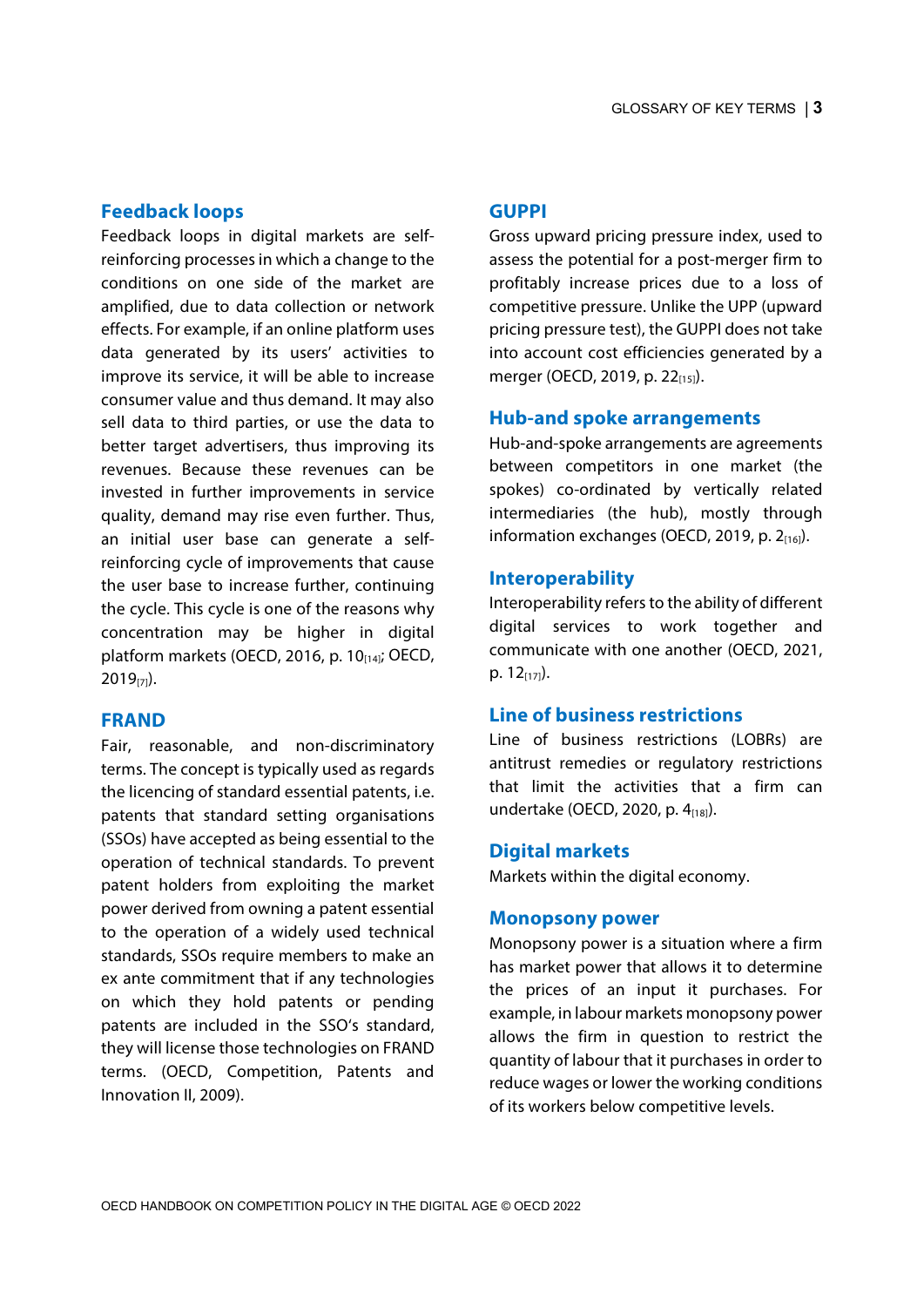#### **Most-favoured nation clauses**

Most-favoured nation clauses (MFNs) are clauses normally embedded in long-term contracts between two firms for the provision of intermediate goods or raw materials whereby the supplier undertakes to apply to the buyer the best price conditions among those applied to any other buyer (OECD, 2019, p.  $35_{[19]}$ .

#### **Multi-homing**

Multi-homing refers to the ability of users to use multiple competing platforms at the same time. This contrasts with single-homing, where consumers use only a single platform (OECD, 2019, p. 10[7]).

#### **Multisided markets**

A market in which a firm acts as a platform and sells different products to different groups of consumers, while recognising that the demand from one group of customer depends on the demand from the other group(s) (OECD, 2018, p. 10[20]).

#### **Network effects**

Network effects refer to the gains enjoyed by consumers of a product when more consumers use that product. For example, users of a social network experience a benefit, or positive externality, as more of their acquaintances set up accounts on the network (OECD, 2019, p.  $6_{[7]}$ ). Network effects can occur within a given side of a platform, or between different sides (see cross-platform network effects).

## **Platforms**

Platforms are firms that provide different services to different groups of interconnected consumers (OECD, 2019, p. 6[7]).

#### **Platform markets**

See "Multisided markets."

#### **Product ecosystem**

A line of products and services with a technological linkage increasing the complementarity between them (Bourreau, 2020, p.  $3_{[21]}$ )

#### **Resale price maintenance**

Resale price maintenance (RPM) is a particular type of vertical agreement in which an upstream firm controls or restricts the price (or sometimes the terms and conditions) at which a downstream firm can on-sell its product or service, usually to final consumers (OECD, 2008, p.  $2_{[22]}$ ).

## **Selective distribution**

Selective distribution refers to vertical arrangements by which a supplier defines minimum standards for admission to its distribution network, agreeing to supply all distributors which meet these requirements. In e-commerce markets, this can take the form of "internet addendums" which introduce more restrictive conditions for online sales (OECD, 2018, p. 17 $_{[1]}$ ).

#### **Single homing**

See "Multi-homing."

#### **SSNIP test**

The small but significant non-transitory increase in price test.

#### **SSNDQ test**

The small but significant non-transitory decrease in quality test.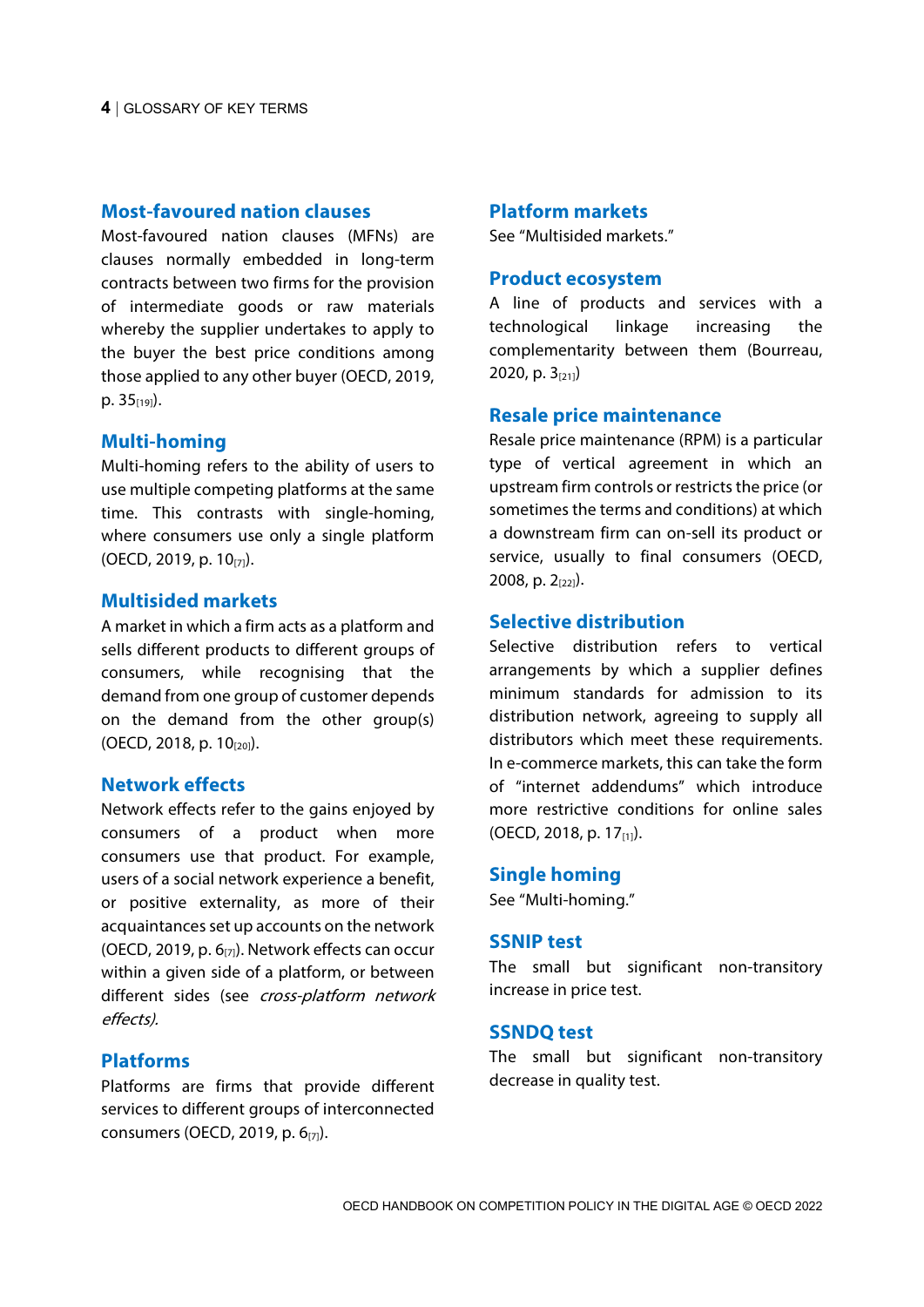## **Tacit collusion**

Tacit collusion refers to forms of co-ordination which can be achieved without any need for an explicit agreement, but which competitors are able to maintain by recognising their mutual interdependence. In a tacitly collusive context, the non-competitive outcome is achieved by each participant deciding its own profit-maximising strategy independently of its competitors. This typically occurs in transparent markets with few market players, where firms can benefit from their collective market power without entering in any explicit communication (OECD, 2017, p. 19 $_{[13]}$ ).

## **Tying**

Tying means that a firm requires its customers to purchase one or more "tied" products if they wish to purchase a "tying" product. It can be achieved through technical or contractual means. Bundling can be considered a form of tying, and occurs when a firm offers multiple products together in a single package. It can do so by either refusing to make the products available on a standalone basis, or offering the bundle at a discount (OECD, 2020, p.  $2_{[23]}$ ).

#### **UPP**

Upward pricing pressure test, used to assess the potential for a post-merger firm to profitably increase prices, taking into account the change in competitive pressures and the cost efficiencies generated by a merger (OECD, 2019, p. 22 $_{[15]}$ ).



# **OECD Handbook on Competition Policy in the Digital Age**

This glossary is part of the 2022 edition of the OECD Handbook on Competition Policy in the Digital Age.

Access the handbook online or download a pdf copy at [www.oecd.org/daf/competition-policy-in-the-digital-age/.](https://www.oecd.org/daf/competition-policy-in-the-digital-age/)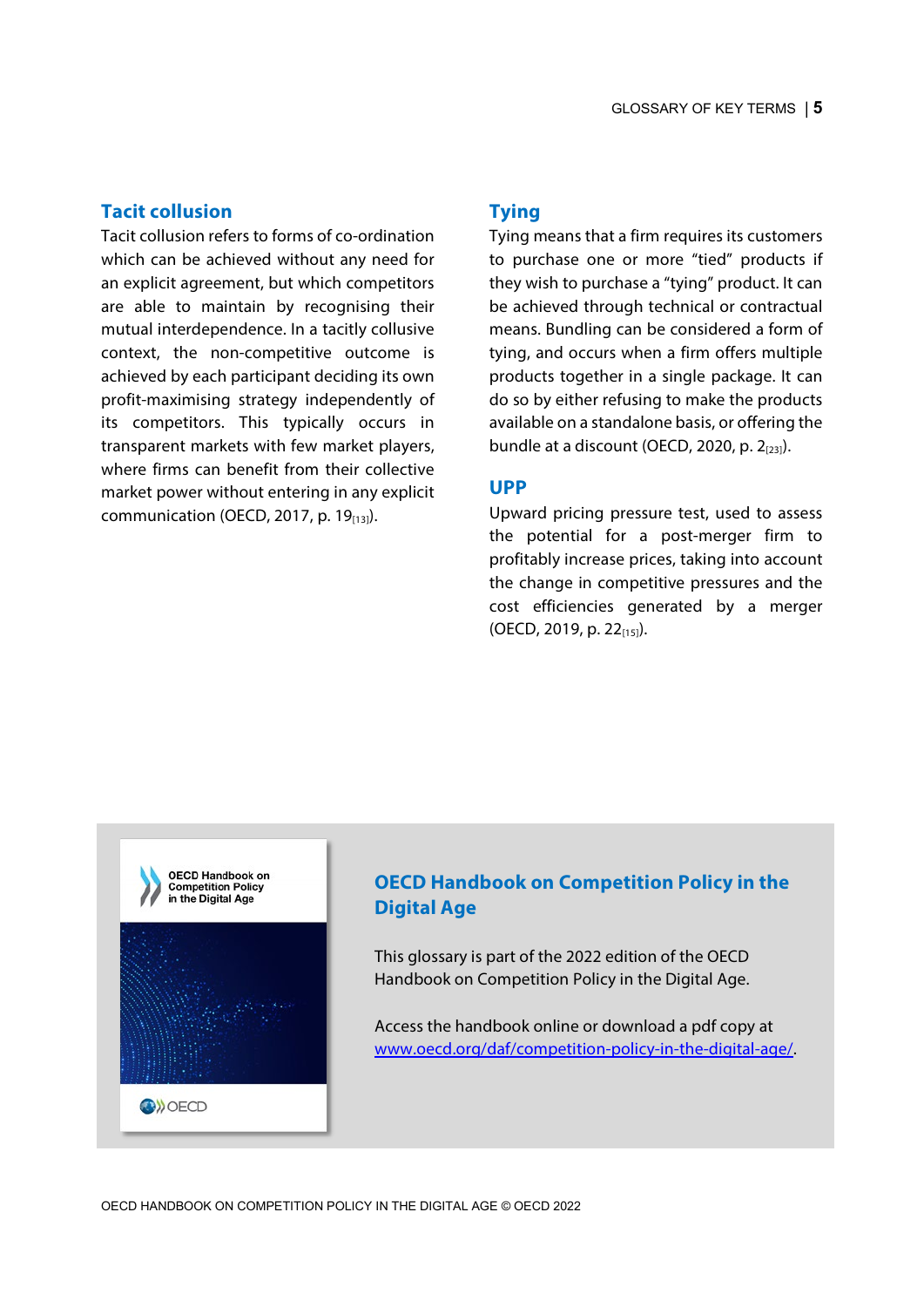# **Outer references References**

GLOSSARY OF KEY TERMS

| Andrews, D., C. Criscuolo and P. Gal (2015), Frontier Firms, Technology Diffusion and Public<br>Policy: Micro Evidence from OECD Countries,<br>https://www.oecd.org/economy/growth/Frontier-Firms-Technology-Diffusion-and-Public-<br>Policy-Micro-Evidence-from-OECD-Countries.pdf. | $[31]$ |
|--------------------------------------------------------------------------------------------------------------------------------------------------------------------------------------------------------------------------------------------------------------------------------------|--------|
| Bajgar, M. et al. (2019), "Industry Concentration in Europe and North America", OECD<br>Productivity Working Papers 2019-18, https://doi.org/10.1787/2ff98246-en.                                                                                                                    | $[24]$ |
| Bourreau, M. (2020), Some Economics of Digital Ecosystems - Note for the OECD Hearing on<br>Competition Economics of Digital Ecosystems,<br>https://one.oecd.org/document/DAF/COMP/WD(2020)89/en/pdf.                                                                                | $[21]$ |
| Calvino, F. and C. Criscuolo (2019), "Business dynamics and digitalisation", OECD Science,<br>Technology and Industry Policy Papers 62, https://doi.org/10.1787/6e0b011a-en.                                                                                                         | $[25]$ |
| OECD (2021), Data portability, interoperability and digital platform competition, OECD<br>Competition Committee Discussion Paper, https://www.oecd.org/daf/competition/data-<br>portability-interoperability-and-digital-platform-competition-2021.pdf.                              | $[17]$ |
| OECD (2021), Mapping data portability initiatives, opportunities and challenges, OECD<br>Publishing, Paris, https://doi.org/10.1787/a6edfab2-en.                                                                                                                                     | [8]    |
| OECD (2020), A Roadmap Toward a Common Framework for Measuring the Digital Economy:<br>Report for the G20 Digital Economy Task Force,<br>https://www.oecd.org/digital/ieconomy/roadmap-toward-a-common-framework-for-<br>measuring-the-digital-economy.pdf.                          | $[9]$  |
| OECD (2020), Abuse of dominance in digital markets: Background note by the Secretariat,<br>http://www.oecd.org/daf/competition/abuse-of-dominance-in-digital-markets-2020.pdf.                                                                                                       | $[12]$ |
| OECD (2020), Conglomerate Effects of Mergers - Background note by the Secretariat,<br>https://one.oecd.org/document/DAF/COMP(2020)2/en/pdf.                                                                                                                                          | $[5]$  |
| OECD (2020), Consumer Data Rights and Competition: Background note by the Secretariat,<br>https://one.oecd.org/document/DAF/COMP(2020)1/en/pdf.                                                                                                                                      | [6]    |
| OECD (2020), Digital advertising markets: Background note by the Secretariat,<br>https://www.oecd.org/daf/competition/competition-in-digital-advertising-markets-<br>2020.pdf.                                                                                                       | $[33]$ |
| OECD (2020), Executive Summary of the Competition Committee Roundtable on Conglomerate<br><b>Effects of Mergers,</b><br>https://one.oecd.org/document/DAF/COMP/M(2020)1/ANN2/FINAL/en/pdf.                                                                                           | $[23]$ |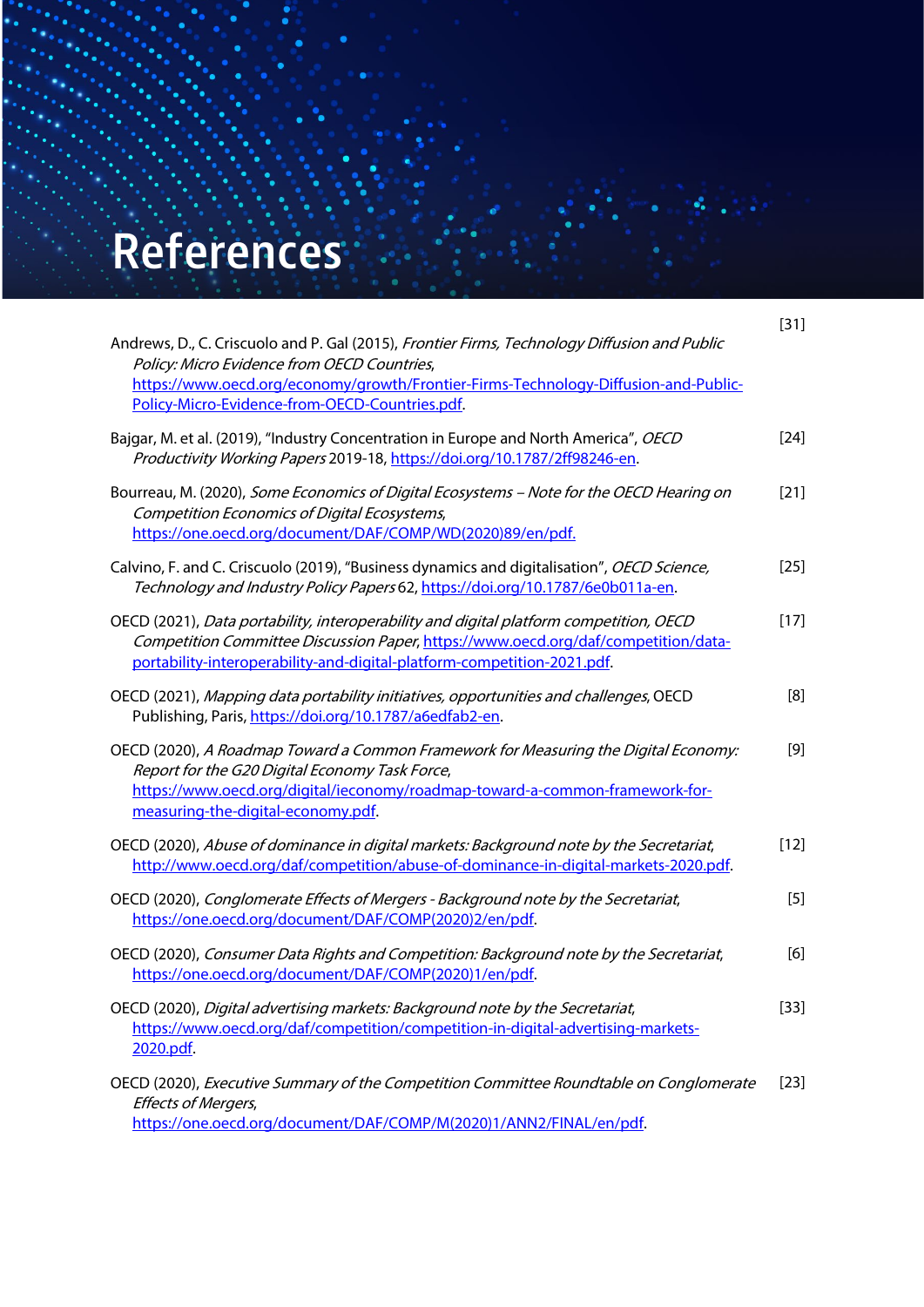# REFERENCES | **7**

| OECD (2020), Line of Business Restrictions: Background note by the Secretariat,<br>https://one.oecd.org/document/DAF/COMP/WP2(2020)1/en/pdf.                                                                                                                         | $[18]$ |
|----------------------------------------------------------------------------------------------------------------------------------------------------------------------------------------------------------------------------------------------------------------------|--------|
| OECD (2020), Start-ups, killer acquisitions and merger control: Background note by the<br>Secretariat, https://www.oecd.org/daf/competition/start-ups-killer-acquisitions-and-merger-<br>control-2020.pdf.                                                           | $[32]$ |
| OECD (2019), Executive Summary of the Competition Committee roundtable on Hub-and-<br>Spoke arrangements,<br>https://one.oecd.org/document/DAF/COMP/M(2019)2/ANN4/FINAL/en/pdf.                                                                                      | $[16]$ |
| OECD (2019), Hub-and-Spoke Arrangements: Background Note by the Secretariat,<br>https://one.oecd.org/document/DAF/COMP(2019)14/en/pdf.                                                                                                                               | $[19]$ |
| OECD (2019), Merger Control in Dynamic Markets: Background note by the Secretariat,<br>http://www.oecd.org/daf/competition/merger-control-in-dynamic-markets-2020.pdf.                                                                                               | $[15]$ |
| OECD (2019), Practical approaches to assessing digital platform markets for competition law<br>enforcement: Background note by the Secretariat for the Latin American and Caribbean<br>Competition Forum, https://one.oecd.org/document/DAF/COMP/LACF(2019)4/en/pdf. | $[7]$  |
| OECD (2018), Considering non-price effects in merger control: Background note by the<br>Secretariat, https://one.oecd.org/document/DAF/COMP(2018)2/en/pdf.                                                                                                           | $[26]$ |
| OECD (2018), Executive Summary of the Competition Committee Hearing on Blockchain and<br>Competition Policy,<br>https://one.oecd.org/document/DAF/COMP/M(2018)1/ANN8/FINAL/en/pdf.                                                                                   | $[4]$  |
| OECD (2018), Executive Summary of the Competition Committee Roundtable on Algorithms<br>and Collusion, https://one.oecd.org/document/DAF/COMP/M(2017)1/ANN3/FINAL/en/pdf.                                                                                            | $[2]$  |
| OECD (2018), Executive Summary of the Roundtable on Implications of E-commerce for<br>Competition Policy,<br>https://one.oecd.org/document/DAF/COMP/M(2018)1/ANN3/FINAL/en/pdf.                                                                                      | $[11]$ |
| OECD (2018), Implications of E-commerce for Competition Policy - Background Note by the<br>Secretariat, https://one.oecd.org/document/DAF/COMP(2018)3/en/pdf.                                                                                                        | $[1]$  |
| OECD (2018), Market Concentration: Issues paper by the Secretariat,<br>https://one.oecd.org/document/DAF/COMP/WD(2018)46/en/pdf.                                                                                                                                     | $[27]$ |
| OECD (2018), Personalised Pricing in the Digital Era: Background note by the Secretariat,<br>https://one.oecd.org/document/DAF/COMP(2018)13/en/pdf.                                                                                                                  | $[28]$ |
| OECD (2018), Quality Considerations in Zero-Price Markets: Background note by the Secretariat,<br>https://one.oecd.org/document/DAF/COMP(2018)14/en/pdf.                                                                                                             | $[29]$ |
| OECD (2018), Rethinking Antitrust Tools for Multi-Sided Platforms,<br>https://www.oecd.org/daf/competition/Rethinking-antitrust-tools-for-multi-sided-<br>platforms-2018.pdf.                                                                                        | $[20]$ |